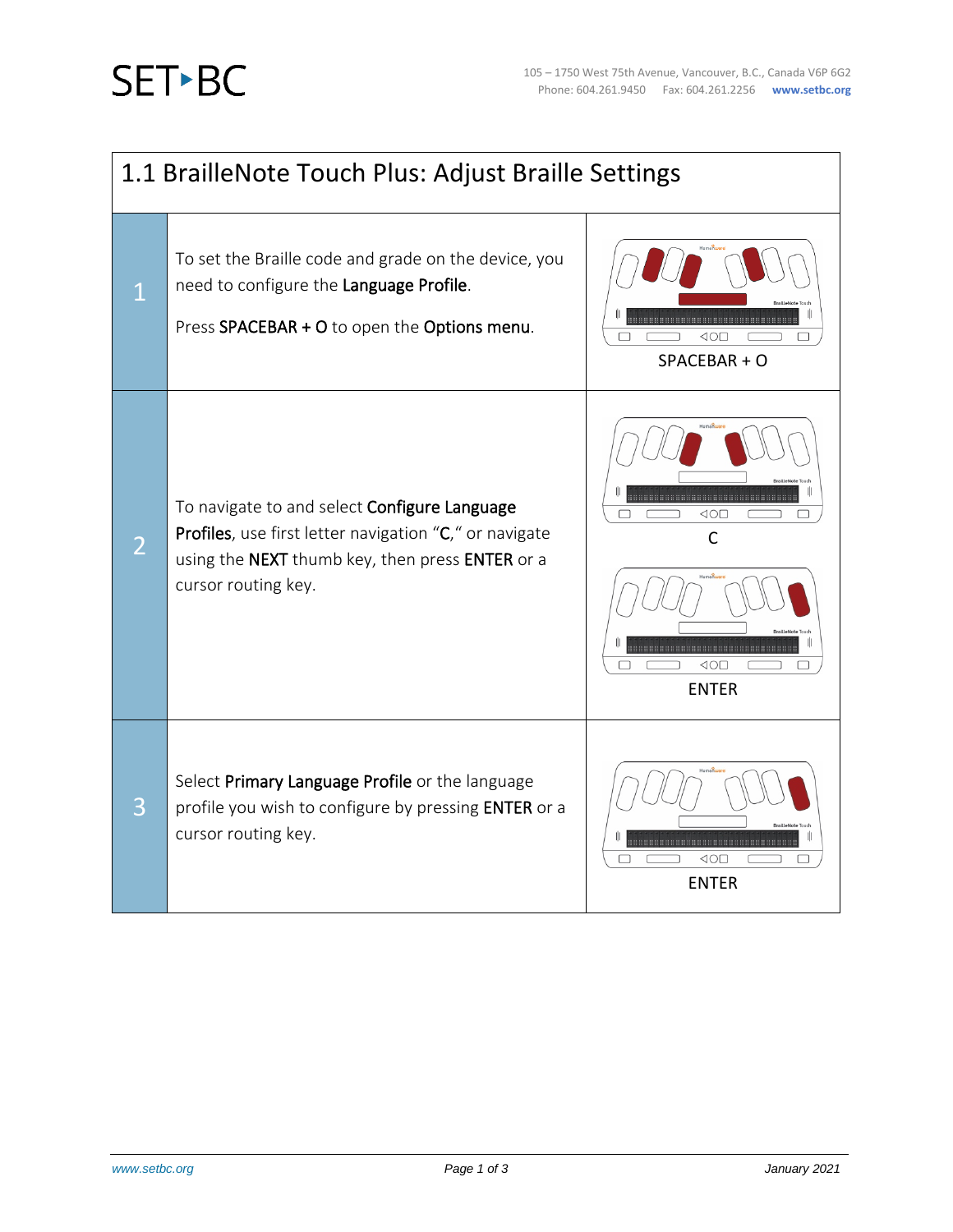## SET-BC